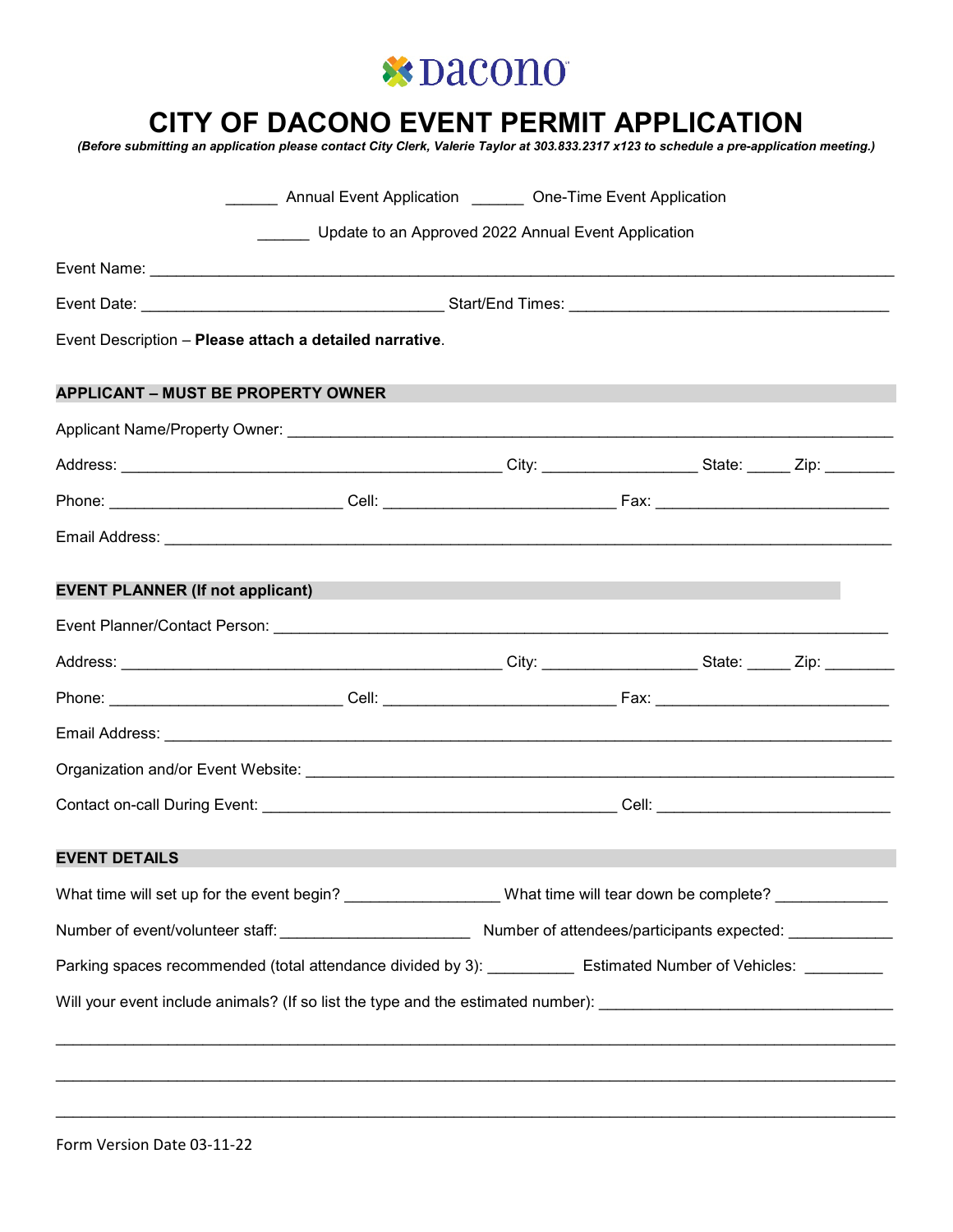#### **COMMUNITY/NEIGHBORHOOD NOTICE (ADVERTISING PLAN)**

Please outline your plan for notifying the community, neighborhoods and media for your event – attach detailed narrative of type of notice(s).

## **EVENT LOGISTICS**

## **REQUIRED SUBMISSIONS**

All applications must include layout plan showing the proposed location of the event, including a detailed map of the route, if applicable.

- All applications must include a Parking Plan (including written permission by property owner(s) for any off-site parking. If typical business operations will also be conducted at the site of the event, the parking plan must demonstrate
	- sufficient parking is available for those typical business operations plus event attendees and participants).
- All applications must include a Traffic Control Plan (including a plan for the use of any temporary
	- access to the site where the event will be held).
- All applications must submit appropriate fees made payable to the City of Dacono

All applications must submit Sanitation, Waste Management Plan and Clean-up Plan.

State law requires a minimum number of sanitation facilities as follows: • 51-100 people = 4 facilities • 101-200 people = 6 facilities • 201- 400 people = 8 facilities • 401+ people = 12 facilities. (For events with 50 or less 1 facility will be required). A sufficient number of trash receptacles along with frequent removal of trash throughout the event are required to maintain a rubbish free event. The Clean-up Plan should include when the event will be cleaned-up and when/how the trash will be removed from the event location.

All applications must submit Emergency Operations Plan, which includes medical and weather related emergencies.

## **ADDITIONAL INFORMATION**

*For all YES responses, please submit the information requested.*

| Is this event public or private?                                                                                                                         |              | □ Public □ Private |
|----------------------------------------------------------------------------------------------------------------------------------------------------------|--------------|--------------------|
| Is there an admission fee for your event?                                                                                                                | $\Box$ No    | $\Box$ Yes         |
| If yes, you must remit 3% Admissions Tax to the City of Dacono                                                                                           |              |                    |
| Will your event include a race?                                                                                                                          | $\Box$ No    | $\blacksquare$ Yes |
| Will your event require street closures or impede normal traffic flow?                                                                                   | $\Box$ No    | $\Box$ Yes         |
| Will your event use temporary electrical connections?                                                                                                    | $\Box$ No    | $\Box$ Yes         |
| If yes, supply list of what will be used.                                                                                                                |              |                    |
| Will your event include food or retail vendor sales?                                                                                                     | ⊟ No         | $\blacksquare$ Yes |
| If yes, a Health Dept. Certificate may be required and Sales Tax will need to                                                                            |              |                    |
| collected and remitted to the State of Colorado (2.9%) and City of Dacono (3%)                                                                           |              |                    |
| Will amplified sound be used during the event?                                                                                                           | $\Box$ No    | $\Box$ Yes         |
| If yes, provide a description of what will be used. (All amplified sound must                                                                            |              |                    |
| comply with Section 10-123 of the Dacono Municipal Code.                                                                                                 |              |                    |
| Will your event use a private security company?                                                                                                          | $\square$ No | $\Box$ Yes         |
| If yes, security companies are required to be licensed by the City of Dacono                                                                             |              |                    |
| Will signage be used as part of the event?                                                                                                               | $\Box$ No    | $\blacksquare$ Yes |
| If yes, please provide types and locations.                                                                                                              |              |                    |
| Will your event include fireworks, open fires or hazardous materials?                                                                                    | $\Box$ No    | $\Box$ Yes         |
| If yes, please provide a list of what that includes.                                                                                                     |              |                    |
| Will alcohol be sold?                                                                                                                                    | $\Box$ No    | $\blacksquare$ Yes |
| If yes, a liquor license will be required, check with the City Clerk.                                                                                    |              |                    |
| Will alcohol be allowed at the event?                                                                                                                    | $\Box$ No    | $\blacksquare$ Yes |
| Will your event have temporary overnight recreational vehicle (RV) parking?                                                                              | $\Box$ No    | $\Box$ Yes         |
| If yes, a Special Use Permit Application must be submitted in addition                                                                                   |              |                    |
| to this application. Special Use Permit Applications must go before the                                                                                  |              |                    |
| Planning Commission and City Council for approval which requires public                                                                                  |              |                    |
| hearing notices to be published in advance of the hearing. Please contact                                                                                |              |                    |
| Community Development Director, Jennifer Krieger at jkrieger@cityofdacono.com<br>for any questions regarding the requirements for a Special User Permit. |              |                    |
|                                                                                                                                                          |              |                    |

Form Version Date 03-11-22 If yes, also include on your layout plan the proposed location, with dimensions labeled for the proposed